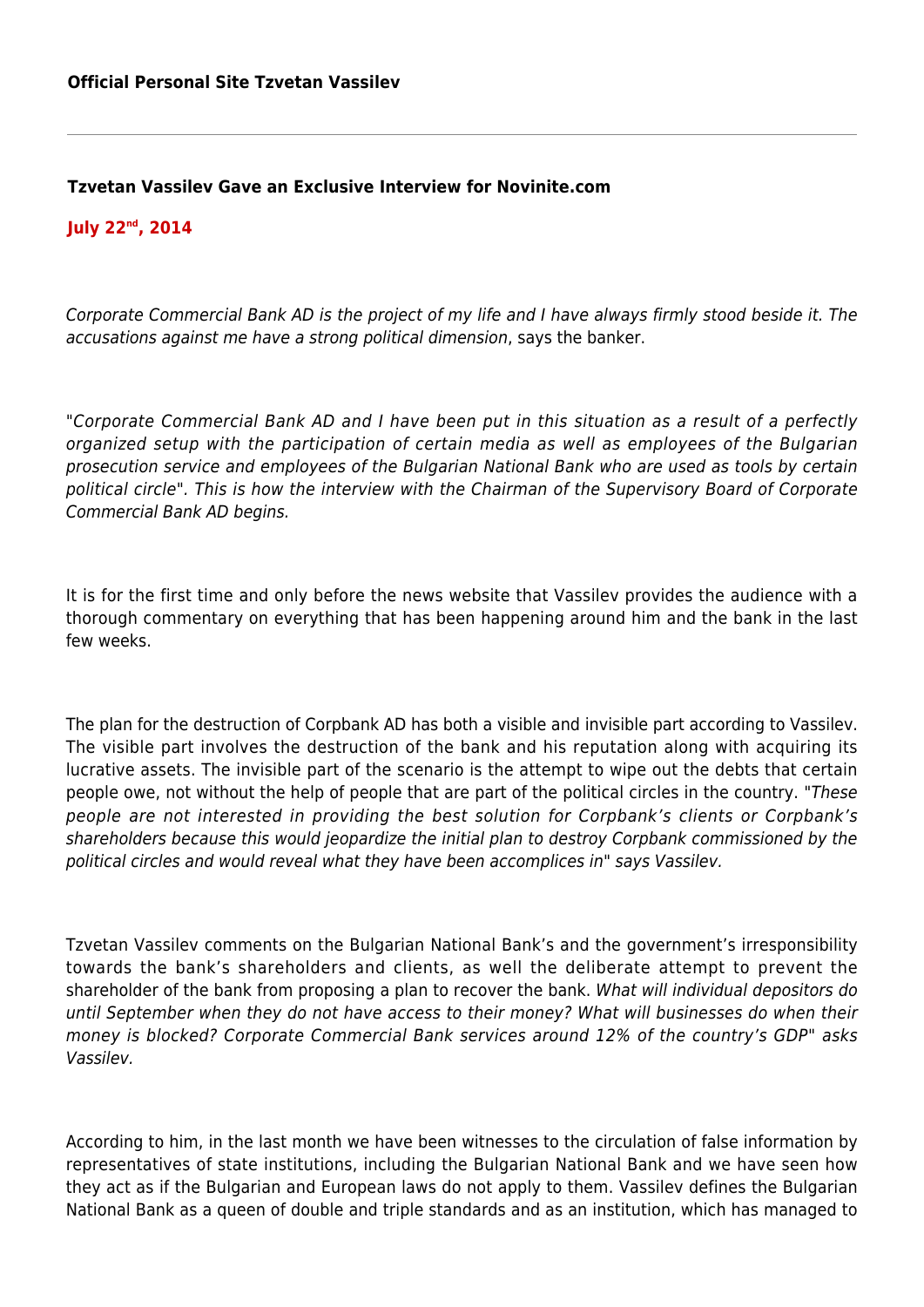ignore core legal and economic principles.

Vassilev confidently commented on the bank's behavior during the period when the pressure was the highest: "Corporate Commercial Bank AD survived the withdrawal of more than BGN 1.2 B  $-$  more than 20% of its assets—and it was still liquid. I would like to clarify that any other bank would collapse under such pressure in 2 to 3 days. Even on the 6th day of the run, Corpbank AD was making all payments which proves its outstanding liquidity and stability. Had the run continued at that pace, however, Corpbank AD would have become illiquid—that is why Corpbank AD's management requested special supervision".

The events that took place after the bank was put under supervision bewildered Vassilev. The Bulgarian National Bank did not provide liquid support to the bank and decided to close down all operations. Two days later, the BNB announced that it would nationalize both Corpbank AD and its daughter bank, although there were no mass withdrawals from the latter.

Vassilev describes Corpbank's thorough audit assigned by the Bulgarian National Bank as not serious. " How can you complete an audit of even a small company in ten days? In this case, we are talking about the 4th largest bank of Bulgaria with more than BNG 7 B of assets" he asks.

When Vassilev was asked if "the Bulgarian National Bank adapt a different approach to Corpbank AD because something is wrong with Corpbank" he answered by saying that: "The allegations that something is wrong with Corpbank are deliberately spread in order to find artificial excuses for the forceful and illegal nationalization of Corpbank's assets. The results of the audit, as announced in the press release of the BNB on July 11th, are simply absurd. The BNB claimed that the files for more than BGN 3.5 B worth of loans were missing and thus it considered them to be bad loans. First of all, it is technically impossible for the files to be missing because all loans are registered at the National Credit Registry of Bulgaria. Also, Corporate Commercial Bank's balances are verified by an internationally acclaimed auditor—KPMG—and the previous audit by the BNB which took place in 2013 showed that Corpbank has around 2% of bad loans in its portfolio. Even if we hypothetically assume that documents are missing, it does not mean that the loans are not being repaid and they are not backed up by sufficient collateral".

Tzvetan Vassilev still does not understand why the BNB allowed Corpbank AD to acquire Credit Agricole Bulgaria EAD when the national bank stated that Credit Agricole Bulgaria EAD, which was acquired by Corpbank AD on June 12<sup>th</sup>, is a "good bank" and Corpbank AD is a "bad bank". "Why was the good Credit Agricole Bulgaria EAD at a loss for several years and the bad Corpbank at a profit since 2001" Vassilev asks.

When asked about the accusations that he had withdrawn more than BGN 200 million from his bank and thus draining it and contributing for it collapse, Vassilev stated that such an acquisition would shock anyone and added: "an official graphological expertise showed that my signature on the